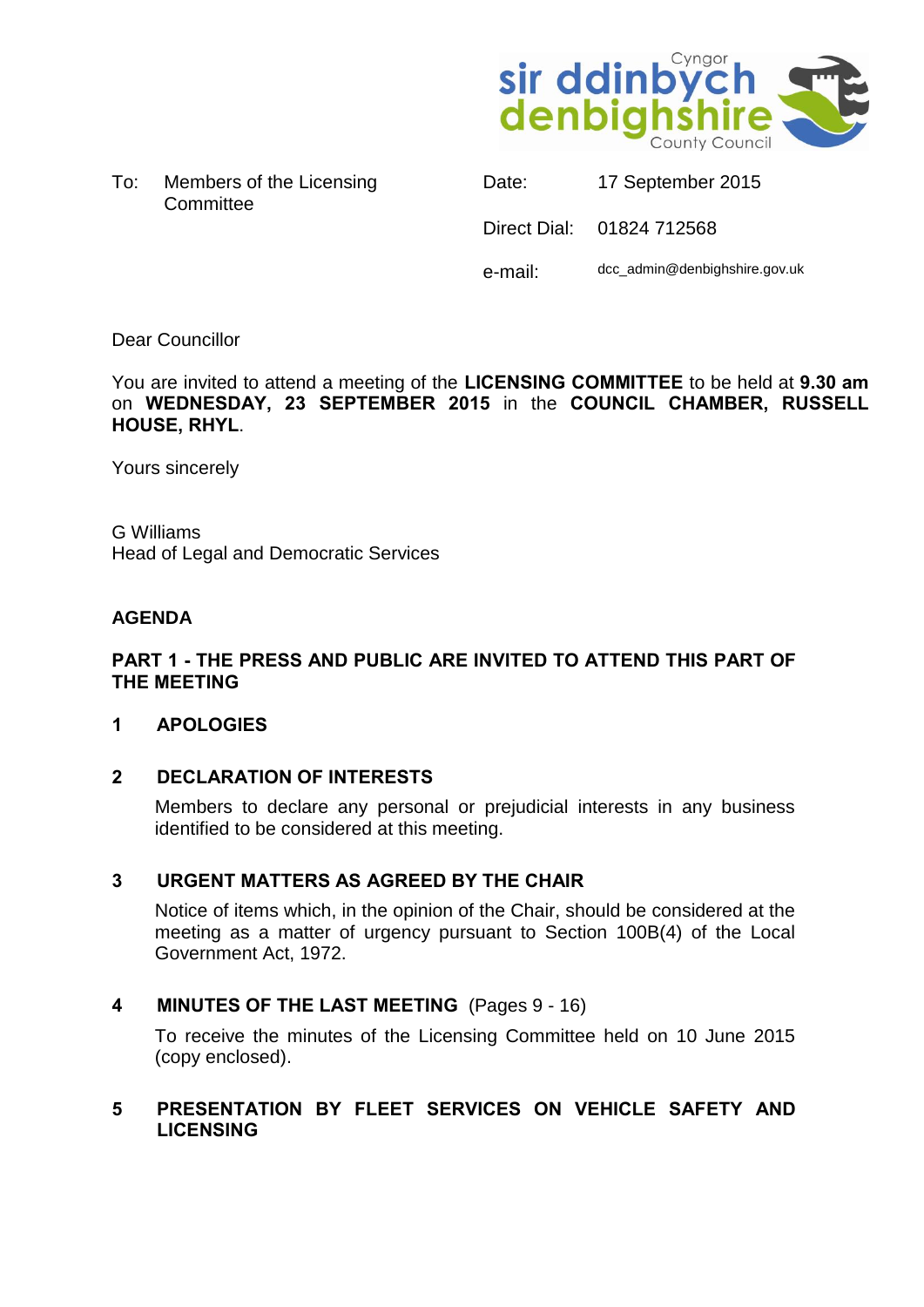To receive a presentation on vehicle safety and licensing.

# **6 REVIEW OF CURRENT PENALTY POINTS POLICY AND PROCEDURE** (Pages 17 - 40)

To consider a report by the Head of Planning and Public Protection (copy enclosed) seeking approval of the revised Penalty Point Policy and Procedure for formal consultation.

# **7 PROPOSED REVIEW OF STATEMENT OF LICENSING POLICY** (Pages 41 - 84)

To consider a report by the Head of Planning and Public Protection (copy enclosed) seeking approval of the draft Statement of Licensing Policy for formal consultation.

# **8 LICENSING COMMITTEE FORWARD WORK PROGRAMME 2015/16** (Pages 85 - 86)

To consider a report by the Head of Planning and Public Protection (copy enclosed) presenting the committee's forward work programme for approval.

# **PART 2 - CONFIDENTIAL ITEMS**

It is recommended in accordance with Section 100A(4) of the Local Government Act 1972, that the Press and Public be excluded from the meeting during consideration of the following item(s) of business because it is likely that exempt information as defined in paragraph 12 of Part 4 of Schedule 12A of the Act would be disclosed.

#### **9 REVIEW OF A LICENCE TO DRIVE HACKNEY CARRIAGE AND PRIVATE HIRE VEHICLES - DRIVER NO. 15/0896/TXJDR** (Pages 87 - 98)

To consider a confidential report by the Head of Planning and Public Protection (copy enclosed) seeking members' review of a licence to drive hackney carriage and private hire vehicles in respect of Driver No. 15/0896/TXJDR.

# **10 REVIEW OF A LICENCE TO DRIVE HACK NEY CARRIAGE AND PRIVATE HIRE VEHICLES - DRIVER NO. 14/0892/TXJDR** (Pages 99 - 118)

To consider a confidential report by the Head of Planning and Public Protection (copy enclosed) seeking members' review of a licence to drive hackney carriage and private hire vehicles in respect of Driver No. 14/0892/TXJDR.

### **11 REVIEW OF A LICENCE TO DRIVE PRIVATE HIRE VEHICLES - DRIVER NO. 15/0123/TXPHD** (Pages 119 - 136)